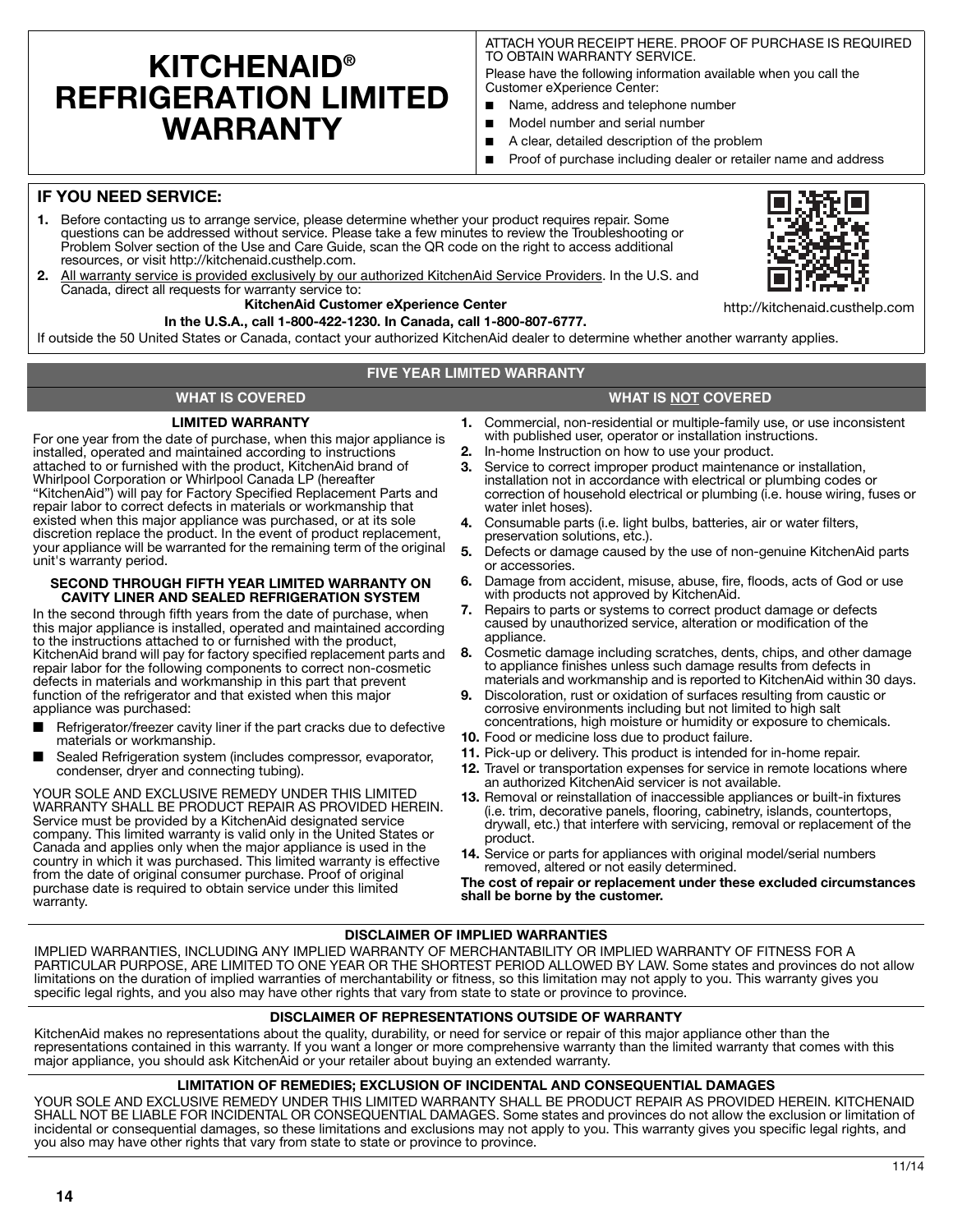# **GARANTÍA LIMITADA DEL REFRIGERADOR KITCHENAID®**

ADJUNTE SU RECIBO AQUÍ. SE REQUIERE LA PRUEBA DE COMPRA PARA OBTENER SERVICIO BAJO LA GARANTÍA.

Tenga a mano la siguiente información cuando llame al Centro para la eXperiencia del cliente:

- Nombre, dirección y número de teléfono
- Número de modelo y de serie
- Una descripción clara y detallada del problema
- Prueba de compra incluido el nombre y la dirección del distribuidor o vendedor

### **SI NECESITA SERVICIO TÉCNICO:**

- **1.** Antes de contactarnos para obtener servicio, determine si el producto requiere reparación. Algunas consultas pueden atenderse sin servicio técnico. Tómese unos minutos para revisar la sección de Solución de problemas o Problemas y soluciones del Manual de uso y cuidado, escanee el código QR que se encuentra a la derecha para acceder a los recursos adicionales o visite http://kitchenaid.custhelp.com.
- **2.** Todos los servicios bajo la garantía los brindan exclusivamente Prestadores autorizados de servicio de KitchenAid. Para EE.UU. y Canadá, dirija todas las solicitudes de servicio bajo la garantía a:

#### **Centro para la eXperiencia del cliente de KitchenAid En EE.UU., llame al 1-800-422-1230. En Canadá, llame al 1-800-807-6777.**

Si usted se encuentra fuera de los cincuenta Estados Unidos o Canadá, póngase en contacto con su distribuidor autorizado de KitchenAid para determinar si corresponde otra garantía.

### **GARANTÍA LIMITADA DE CINCO AÑOS**

# **LO QUE ESTÁ CUBIERTO LO QUE NO ESTÁ CUBIERTO**

# **GARANTÍA LIMITADA**

Durante un año a partir de la fecha de compra, siempre y cuando este electrodoméstico principal se instale y se le dé un uso y mantenimiento de conformidad con las instrucciones adjuntas o provistas con el producto, la marca KitchenAid de Whirlpool Corporation o Whirlpool Canada LP (en lo sucesivo denominado "KitchenAid"), se hará cargo del costo de las piezas especificadas de fábrica y del trabajo de reparación para corregir defectos en los materiales o en la mano de obra, existentes en el momento de la compra de este electrodoméstico principal o reemplazará, a su entera discreción, el producto. En caso de reemplazo, el electrodoméstico estará bajo garantía por el tiempo restante del periodo de garantía de la unidad original.

#### **GARANTÍA LIMITADA DEL SEGUNDO AL QUINTO AÑO EN EL REVESTIMIENTO DE LA CAVIDAD Y EL SISTEMA DE REFRIGERACIÓN SELLADO**

Desde el segundo al quinto año desde la fecha de compra original, siempre y cuando este electrodoméstico principal se instale y se le dé un uso y mantenimiento de conformidad con las instrucciones adjuntas o provistas con el producto, la marca KitchenAid se hará cargo del costo de las piezas especificadas de fábrica y del trabajo de reparación para los siguientes componentes, para corregir defectos no estéticos en los materiales y en la mano de obra que tenga esta pieza, los cuales eviten el funcionamiento del refrigerador, y que hayan existido en el momento de la compra de este electrodoméstico principal:

- Revestimiento de la cavidad del refrigerador/congelador si la pieza se rompiera debido a defectos de material o de mano de obra.
- Sistema de refrigeración sellado (incluye compresor, evaporador, condensador, secador y tubos conectores).

SU ÚNICO Y EXCLUSIVO RECURSO SEGÚN LOS TÉRMINOS DE ESTA GARANTÍA LIMITADA SERÁ EL DE REPARAR EL PRODUCTO SEGÚN SE ESTIPULA EN LA PRESENTE. El servicio deberá ser suministrado por una compañía de servicio designada por KitchenAid. Esta garantía limitada es válida solamente en Estados Unidos o en Canadá y se aplica solamente cuando el electrodoméstico principal se use en el país en el que se ha comprado. Esta garantía limitada entrará en vigor a partir de la fecha de la compra del consumidor original. Se requiere una prueba de la fecha de compra original para obtener servicio bajo esta garantía limitada.

- **1.** Uso comercial, no residencial o familiar múltiple o uso diferente del indicado en las instrucciones del usuario, del operador o de instalación publicadas.
- **2.** Instrucción a domicilio sobre cómo usar el producto.
- **3.** Servicio para corregir el mantenimiento o la instalación incorrecta del producto, la instalación que no esté de acuerdo con los códigos eléctricos o de plomería o corrección de plomería o instalación eléctrica doméstica (por ejemplo, instalación eléctrica, fusibles o mangueras de entrada de agua del hogar).
- **4.** Piezas de consumo (por ejemplo, focos de luz, baterías, filtros de agua o de aire, soluciones de conservación, etc.).
- **5.** Defectos o daños causados por el uso de piezas o accesorios no legítimos de KitchenAid.
- **6.** Daño causado por accidente, uso indebido, abuso, incendio, inundación, actos fortuitos o el empleo de productos no aprobados por KitchenAid.
- **7.** Reparaciones a piezas o sistemas para corregir el daño o los defectos del producto a causa de reparaciones por servicio no autorizado, alteraciones o modificaciones en el electrodoméstico.
- **8.** Daños estéticos, incluyendo rayaduras, abolladuras, desportilladuras u otro daño al acabado del electrodoméstico a menos que el mismo sea debido a defectos en los materiales o la mano de obra y se le informe a KitchenAid en un lapso de 30 días.
- **9.** Decoloración, herrumbre u oxidación de las superficies producto de entornos corrosivos o cáusticos que incluyen, entre otras cosas, altas concentraciones de sal, humedad elevada o exposición a productos químicos.
- **10.** Pérdida de comida o medicamentos debido a la falla del producto.
- **11.** Recogida o entrega. Este producto está destinado para ser reparado en su hogar.
- **12.** Gastos de viaje o de transporte para prestar servicio en lugares remotos en los cuales no haya disponible un técnico de servicio autorizado por KitchenAid.
- **13.** Remoción o reinstalación de electrodomésticos en lugares inaccesibles o dispositivos empotrados (por ejemplo, adornos, paneles decorativos, pisos, armarios, islas, mostradores, paredes, etc.) que interfieran con el servicio, la remoción o el reemplazo del producto.
- **14.** Servicio técnico o piezas para electrodomésticos con números de serie/ modelo originales removidos, alterados o no identificados con facilidad.

**El costo de la reparación o del reemplazo bajo estas circunstancias excluidas correrá por cuenta del cliente.** 



http://kitchenaid.custhelp.com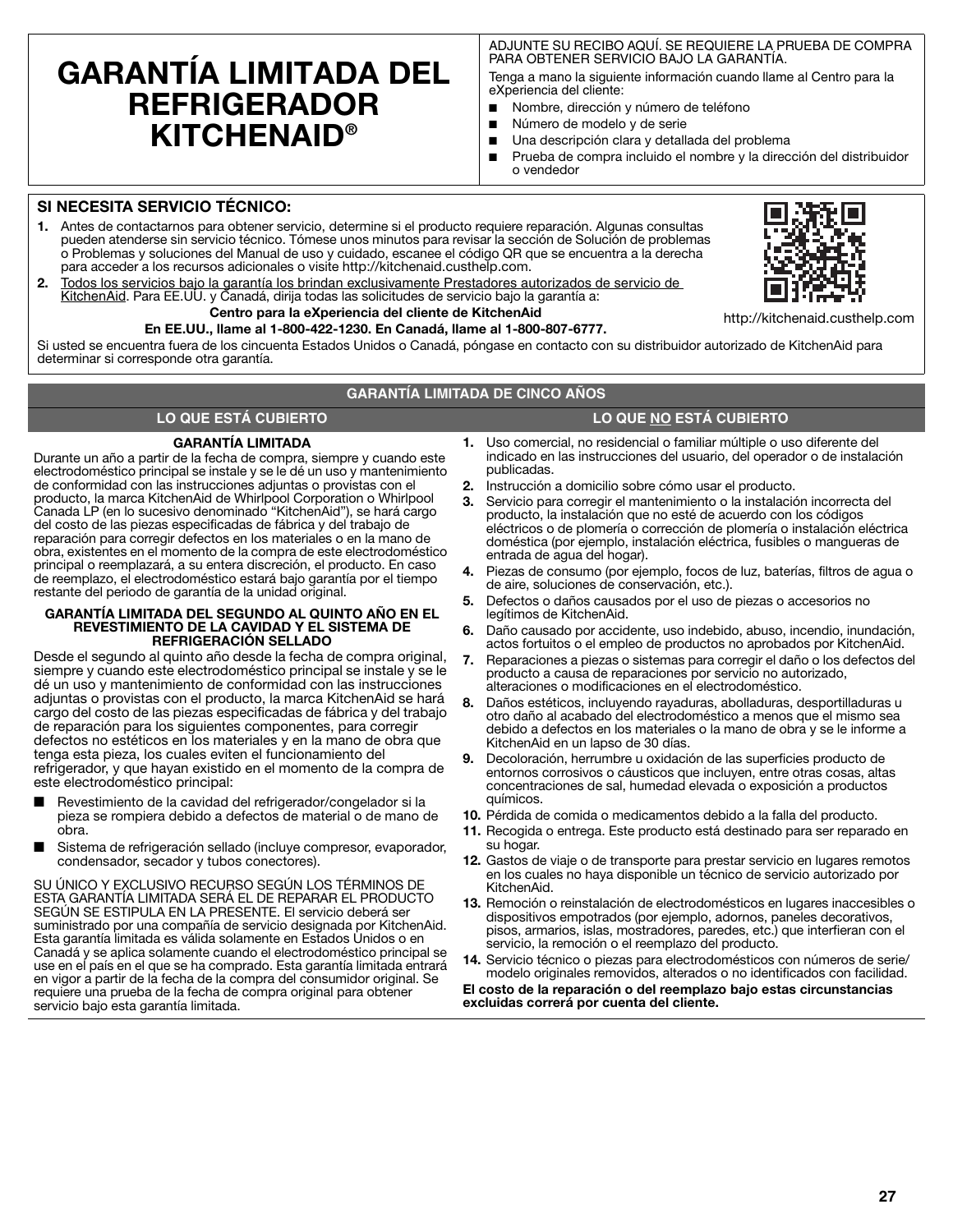#### **EXCLUSIÓN DE GARANTÍAS IMPLÍCITAS**

LAS GARANTÍAS IMPLÍCITAS, INCLUYENDO CUALQUIER GARANTÍA IMPLÍCITA DE COMERCIABILIDAD O GARANTÍA IMPLÍCITA DE CAPACIDAD PARA UN PROPÓSITO PARTICULAR, SERÁN LIMITADAS A UN AÑO O AL PERÍODO MÁS CORTO PERMITIDO POR LEY. Algunos estados y provincias no permiten la limitación de la duración de las garantías implícitas de comerciabilidad o capacidad, de modo que la limitación arriba indicada quizá no le corresponda. Esta garantía le otorga derechos legales específicos y es posible que usted tenga también otros derechos que varían de un estado a otro o de una provincia a otra.

#### **EXCLUSIÓN DE DECLARACIONES FUERA DE LA GARANTÍA**

KitchenAid no hace declaraciones acerca de la calidad, durabilidad o necesidad de servicio técnico o reparación de este electrodoméstico principal aparte de las declaraciones incluidas en esta garantía. Si usted desea una garantía con una duración más prolongada o más completa que la garantía limitada que se incluye con este electrodoméstico principal, deberá dirigirse a KitchenAid o a su distribuidor acerca de la compra de una garantía extendida.

### **LIMITACIÓN DE RECURSOS; EXCLUSIÓN DE DAÑOS INCIDENTALES Y CONSECUENTES**

SU ÚNICO Y EXCLUSIVO RECURSO SEGÚN LOS TÉRMINOS DE ESTA GARANTÍA LIMITADA SERÁ EL DE REPARAR EL PRODUCTO SEGÚN SE ESTIPULA EN LA PRESENTE. KITCHENAID NO SE RESPONSABILIZARÁ POR DAÑOS INCIDENTALES O CONSECUENTES. Algunos estados y provincias no permiten la exclusión o limitación de daños incidentales o consecuentes, de modo que estas limitaciones y exclusiones quizás no le correspondan. Esta garantía le otorga derechos legales específicos y es posible que usted tenga también otros derechos que varían de un estado a otro o de una provincia a otra.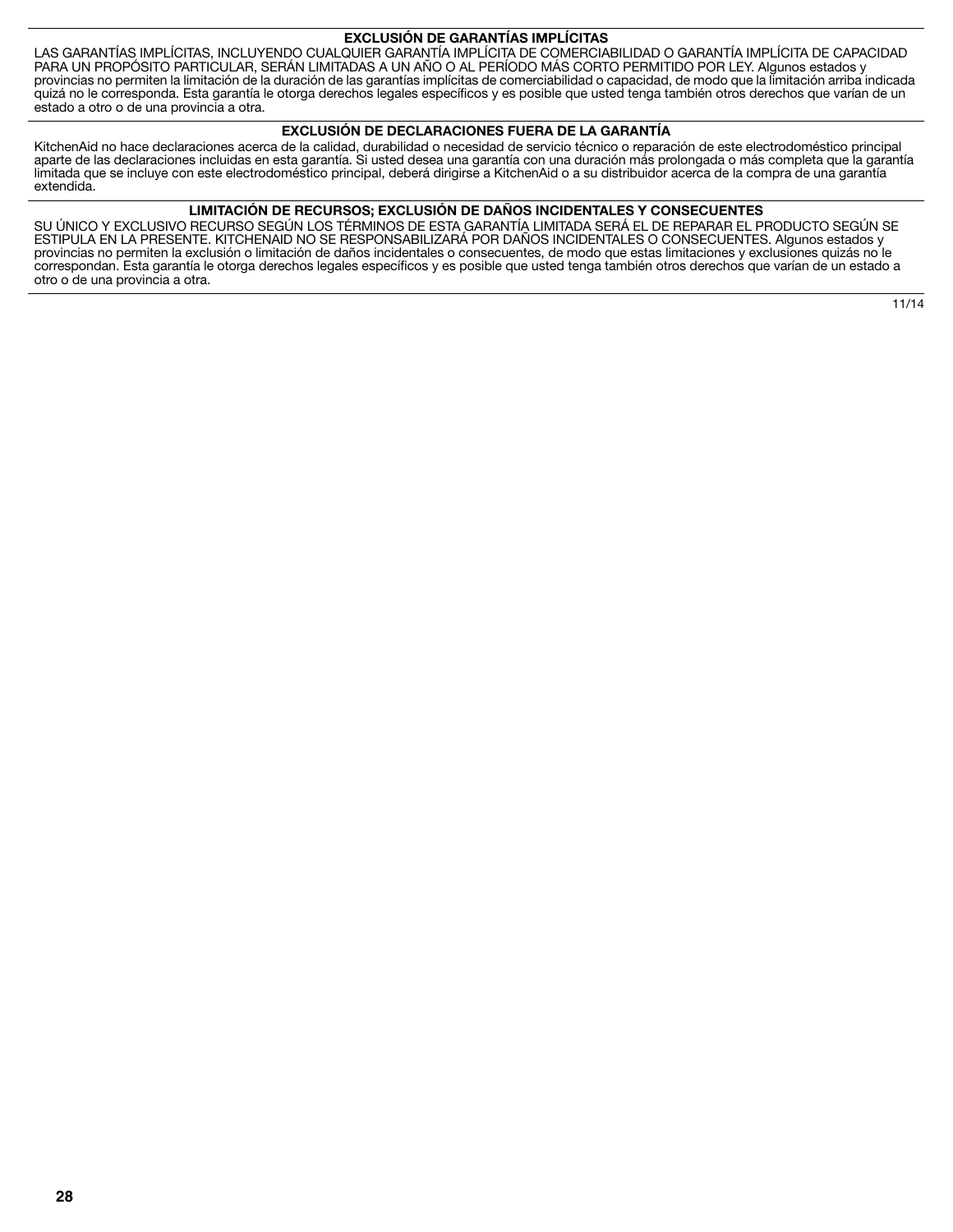# **GARANTIE LIMITÉE DES APPAREILS DE RÉFRIGÉRATION KITCHENAID®**

#### ATTACHEZ ICI VOTRE REÇU DE VENTE. UNE PREUVE D'ACHAT EST OBLIGATOIRE POUR OBTENIR L'APPLICATION DE LA GARANTIE.

Lorsque vous appelez le centre d'eXpérience de la clientèle, veuillez garder à disposition les renseignements suivants :

- Nom, adresse et numéro de téléphone
- Numéros de modèle et de série
- Une description claire et détaillée du problème rencontré
- Une preuve d'achat incluant le nom et l'adresse du marchand ou du détaillant

## **SI VOUS AVEZ BESOIN DE SERVICE :**

**1.** Avant de nous contacter pour obtenir un dépannage, veuillez déterminer si des réparations sont nécessaires pour votre produit. Certains problèmes peuvent être résolus sans intervention de dépannage. Prenez quelques minutes pour parcourir la section Dépannage ou Résolution de problèmes du guide d'utilisation et d'entretien, scannez le code QR ci-contre avec votre téléphone intelligent pour accéder à des ressources supplémentaires, ou rendez-vous sur le site http://www.kitchenaid.ca.



**2.** Tout service sous garantie doit être effectué exclusivement par nos fournisseurs de dépannage autorisés KitchenAid. Aux É.-U. et au Canada, dirigez toutes vos demandes de service sous garantie au

http://www.kitchenaid.ca

**Centre d'eXpérience de la clientèle KitchenAid Aux É.-U., composer le 1-800-422-1230. Au Canada, composer le 1-800-807-6777.**

Si vous résidez à l'extérieur du Canada et des 50 États des États-Unis, contactez votre marchand KitchenAid autorisé pour déterminer si une autre garantie s'applique.

### **GARANTIE LIMITÉE DE CINQ ANS**

# **CE QUI EST COUVERT CE QUI N'EST PAS COUVERT**

# **GARANTIE LIMITÉE**

Pendant un an à compter de la date d'achat, lorsque ce gros appareil ménager est installé, utilisé et entretenu conformément aux instructions jointes à ou fournies avec le produit, la marque KitchenAid de Whirlpool Corporation ou Whirlpool Canada LP (ciaprès désignées "KitchenAid") décidera à sa seule discrétion de remplacer le produit ou de couvrir le coût des pièces de remplacement spécifiées par l'usine et de la main-d'œuvre nécessaires pour corriger les vices de matériaux ou de fabrication qui existaient déjà lorsque ce gros appareil ménager a été acheté. S'il est remplacé, votre appareil restera sous garantie pour la durée restant à courir de la période de garantie sur le produit d'origine.

#### **GARANTIE LIMITÉE DE LA DEUXIÈME À LA CINQUIÈME ANNÉE INCLUSIVEMENT SUR LA DOUBLURE DE LA CAVITÉ ET SUR LE SYSTÈME DE RÉFRIGÉRATION SCELLÉ**

De la deuxième à la cinquième année inclusivement à compter de la date d'achat initiale, lorsque ce gros appareil ménager est installé, utilisé et entretenu conformément aux instructions jointes au produit ou fournies avec, la marque KitchenAid paiera pour les pièces de rechange spécifiées par l'usine et la main-d'œuvre concernant les composants suivants pour corriger les défauts non esthétiques de matériau ou de fabrication de ladite pièce qui empêchent le réfrigérateur de fonctionner et qui étaient déjà présents lorsque ce gros appareil ménager a été acheté :

- Doublure de la cavité du réfrigérateur/congélateur si la pièce se fissure en raison d'un vice de matériau ou de fabrication.
- Système de réfrigération scellé (y compris le compresseur, l'évaporateur, le condenseur, le séchoir et les conduits de connexion).

LE SEUL ET EXCLUSIF RECOURS DU CLIENT DANS LE CADRE DE LA PRÉSENTE GARANTIE LIMITÉE CONSISTE EN LA RÉPARATION PRÉVUE PAR LA PRÉSENTE. Le service doit être fourni par une compagnie de service désignée par KitchenAid. Cette garantie limitée est valide uniquement aux États-Unis ou au Canada et s'applique exclusivement lorsque le gros appareil ménager est utilisé dans le pays où il a été acheté. La présente garantie limitée est valable à compter de la date d'achat initial par le consommateur. Une preuve de la date d'achat initial est exigée pour obtenir un dépannage dans le cadre de la présente garantie limitée.

- **1.** Usage commercial, non résidentiel ou par plusieurs familles, ou non-respect des instructions de l'utilisateur, de l'opérateur ou des instructions d'installation.
- **2.** Visite d'instruction à domicile pour montrer à l'utilisateur comment utiliser l'appareil.
- **3.** Visites de service pour rectifier une installation ou un entretien fautifs du produit, une installation non conforme aux codes d'électricité ou de plomberie, ou la rectification de l'installation électrique ou de la plomberie du domicile (ex : câblage électrique, fusibles ou tuyaux d'arrivée d'eau du domicile).
- **4.** Pièces consomptibles (ex : ampoules, batteries, filtres à air ou à eau, solutions de conservation, etc.).
- **5.** Défauts ou dommage résultant de l'utilisation de pièces ou accessoires KitchenAid non authentiques.
- **6.** Dommages causés par : accident, mésusage, abus, incendie, inondations, catastrophe naturelle ou l'utilisation de produits non approuvés par KitchenAid.
- **7.** Réparations aux pièces ou systèmes dans le but de rectifier un dommage ou des défauts résultant d'une réparation, altération ou modification non autorisée faite à l'appareil.
- **8.** Défauts d'apparence, notamment les éraflures, traces de choc, fissures ou tout autre dommage subi par le fini de l'appareil ménager, à moins que ces dommages ne résultent de vices de matériaux ou de fabrication et ne soient signalés à KitchenAid dans les 30 jours suivant la date d'achat.
- **9.** Décoloration, rouille ou oxydation des surfaces résultant d'environnements caustiques ou corrosifs incluant des concentrations élevées de sel, un haut degré d'humidité ou une exposition à des produits chimiques (exemples non exhaustifs).
- **10.** Perte d'aliments ou de médicaments due à la défaillance du produit.
- **11.** Enlèvement ou livraison. Ce produit est conçu pour être réparé à l'intérieur du domicile.
- **12.** Frais de déplacement et de transport pour le dépannage/la réparation dans une région éloignée où une compagnie de service KitchenAid autorisée n'est pas disponible.
- **13.** Retrait ou réinstallation d'appareils inaccessibles ou de dispositifs préinstallés (ex : garnitures, panneaux décoratifs, plancher, meubles, îlots de cuisine, plans de travail, panneaux de gypse, etc.) qui entravent le dépannage, le retrait ou le remplacement du produit.
- **14.** Service et pièces pour des appareils dont les numéros de série et de modèle originaux ont été enlevés, modifiés ou ne peuvent pas être facilement identifiés.

**Le coût d'une réparation ou d'un remplacement dans le cadre de ces circonstances exclues est à la charge du client.**